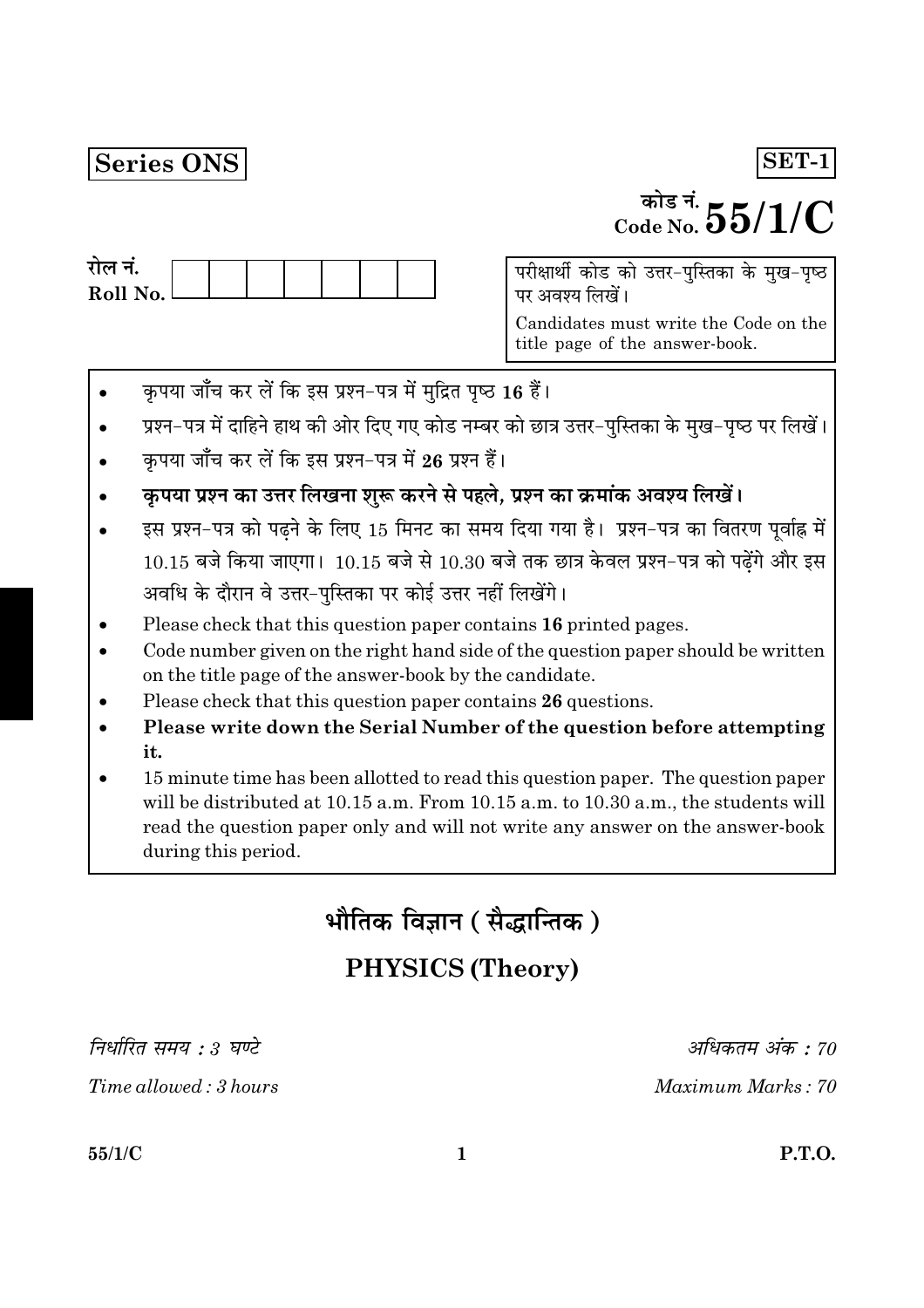### सामान्य निर्देश :

- सभी प्रश्न अनिवार्य हैं। इस प्रश्न-पत्र में कुल 26 प्रश्न हैं।  $(i)$
- इस प्रश्न-पत्र के 5 भाग हैं : खण्ड अ, खण्ड ब, खण्ड स, खण्ड द और खण्ड य।  $(ii)$
- (iii) खण्ड अ में 5 प्रश्न हैं, प्रत्येक का 1 अंक है। खण्ड ब में 5 प्रश्न हैं, प्रत्येक के 2 अंक हैं। खण्ड स में 12 प्रश्न हैं, प्रत्येक के 3 अंक हैं। खण्ड द में 4 अंक का एक मूल्याधारित प्रश्न है और खण्ड य में 3 प्रश्न हैं. प्रत्येक के 5 अंक हैं।
- (iv) प्रश्न-पत्र में समग्र पर कोई विकल्प नहीं है। तथापि, **दो** अंकों वाले एक प्रश्न में, तीन अंकों वाले एक प्रश्न में और पाँच अंकों वाले तीनों प्रश्नों में आन्तरिक चयन प्रदान किया गया है। ऐसे प्रश्नों में आपको दिए गए चयन में से केवल एक प्रश्न ही करना है।
- जहाँ आवश्यक हो आप निम्नलिखित भौतिक नियतांकों के मानों का उपयोग कर सकते हैं :  $(v)$  $c = 3 \times 10^8$  m/s  $h = 6.63 \times 10^{-34}$  Js  $e = 1.6 \times 10^{-19}$  C  $\mu_0 = 4\pi \times 10^{-7}$  T m A<sup>-1</sup>  $\varepsilon_0 = 8.854 \times 10^{-12} \text{ C}^2 \text{ N}^{-1} \text{ m}^{-2}$  $\frac{1}{4 \pi \epsilon_0} = 9 \times 10^9$  N m<sup>2</sup> C<sup>-2</sup> इलेक्ट्रॉन का द्रव्यमान= $9.1 \times 10^{-31}$  kg न्यूट्रॉन का द्रव्यमान=1.675 $\times$ 10<sup>-27</sup> kg प्रोटॉन का द्रव्यमान=  $1.673 \times 10^{-27}$  kg आवोगाद्रो संख्या=6.023×10<sup>23</sup> प्रति ग्राम मोल बोल्टज़मान नियतांक = 1.38 × 10<sup>-23</sup> JK<sup>-1</sup>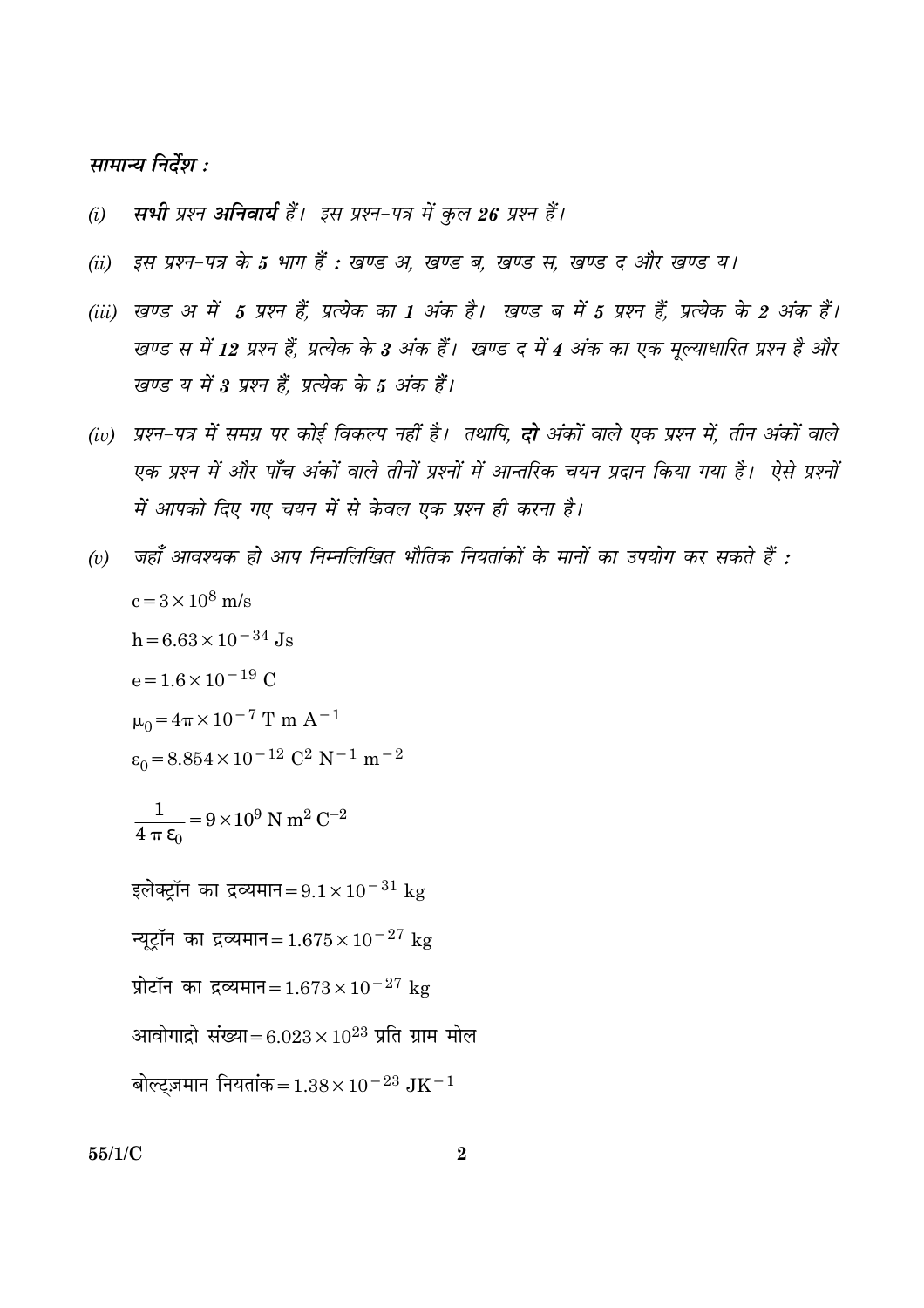#### **General Instructions:**

- All questions are compulsory. There are 26 questions in all.  $(i)$
- $(ii)$ This question paper has five sections : Section A, Section B, Section C, Section D and Section E.
- (iii) Section A contains five questions of one mark each, Section B contains five questions of two marks each, Section C contains twelve questions of three marks each, Section D contains one value based question of four marks and Section E contains **three** questions of five marks each.
- (iv) There is no overall choice. However, an internal choice has been provided in **one** question of two marks, one question of three marks and all the three questions of five marks weightage. You have to attempt only one of the choices in such questions.
- You may use the following values of physical constants wherever necessary:  $(v)$

 $c = 3 \times 10^8$  m/s

$$
h = 6.63 \times 10^{-34} \text{ Js}
$$

 $e = 1.6 \times 10^{-19}$  C

$$
\mu_0 = 4\pi \times 10^{-7}
$$
 T m A<sup>-1</sup>

$$
\varepsilon_0 = 8.854 \times 10^{-12} \text{ C}^2 \text{ N}^{-1} \text{ m}^{-2}
$$

$$
\frac{1}{4 \pi \epsilon_0} = 9 \times 10^9 \text{ N m}^2 \text{ C}^{-2}
$$

Mass of electron =  $9.1 \times 10^{-31}$  kg

Mass of neutron =  $1.675 \times 10^{-27}$  kg

Mass of proton =  $1.673 \times 10^{-27}$  kg

Avogadro's number =  $6.023 \times 10^{23}$  per gram mole

Boltzmann constant =  $1.38\times10^{-23}\rm~J K^{-1}$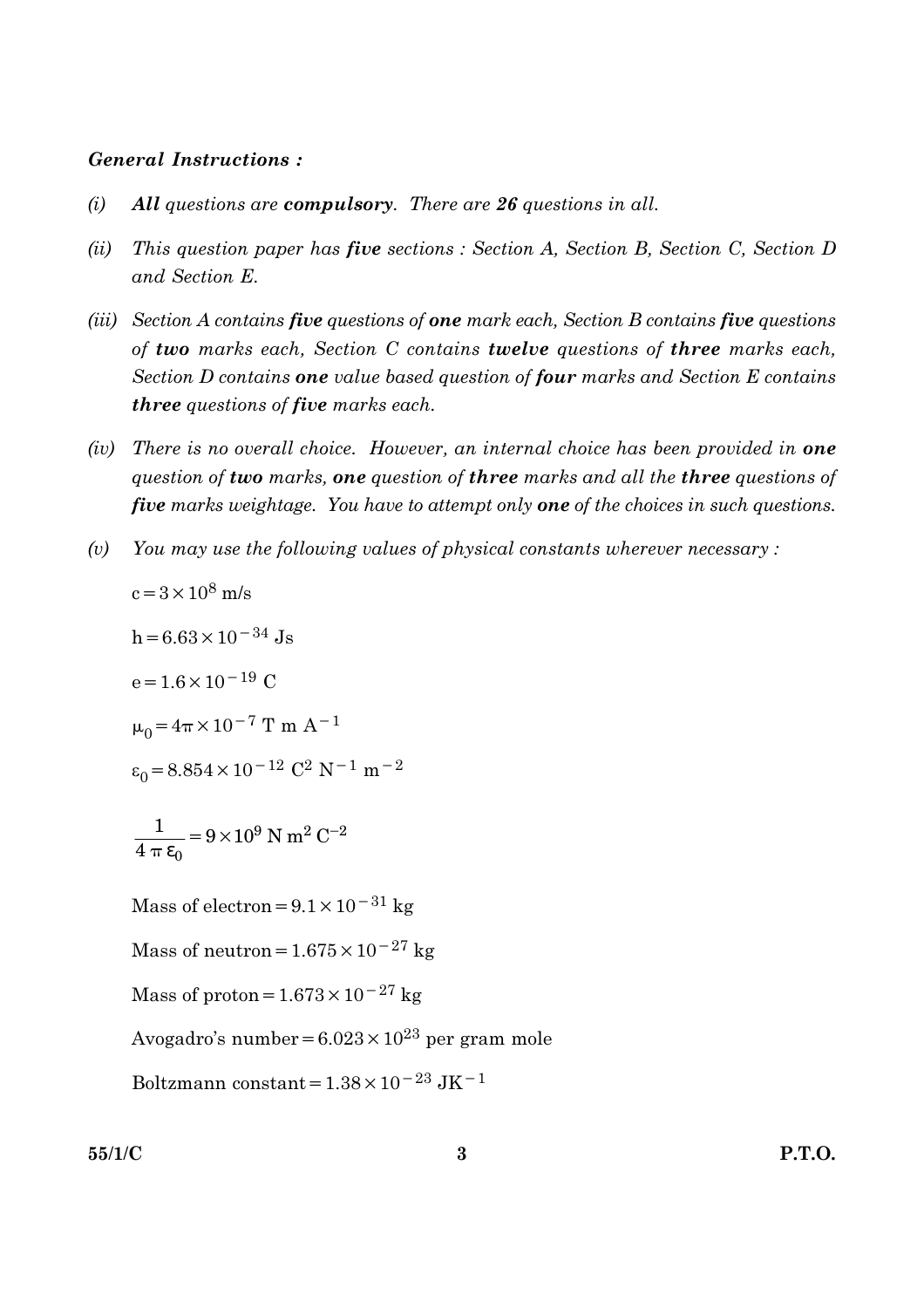#### खण्ड - अ

#### **SECTION - A**

किसी आवेश 'q' को द्विध्नुव आघूर्ण 'p' के किसी द्विध्नुव के ऊपर स्थित किसी बिन्दु A से द्विध्नुव  $\mathbf{1}$  $1.$ के नीचे स्थित किसी बिन्दु B तक विषुवतीय तल में बिना किसी त्वरण के ले जाया जाता है। इस प्रक्रिया में किया गया कार्य ज्ञात कीजिए।



A charge 'q' is moved from a point A above a dipole of dipole moment 'p' to a point B below the dipole in equatorial plane without acceleration. Find the work done in the process.



किसी बाह्य चुम्बकीय क्षेत्र में रखने पर प्रतिचुम्बकीय पदार्थों का व्यवहार अनुचुम्बकीय पदार्थों  $2.$  $\mathbf{1}$ से किस प्रकार भिन्न होता है?

In what way is the behaviour of a diamagnetic material different from that of a paramagnetic, when kept in an external magnetic field?

- संचार व्यवस्था के आवश्यक अवयवों के नाम लिखिए।  $\overline{3}$ .  $\mathbf{1}$ Name the essential components of a communication system.
- सुर्योदय और सुर्यास्त के समय सूर्य लाल क्यों प्रतीत होता है?  $\overline{4}$ .  $\mathbf{1}$ Why does sun appear red at sunrise and sunset?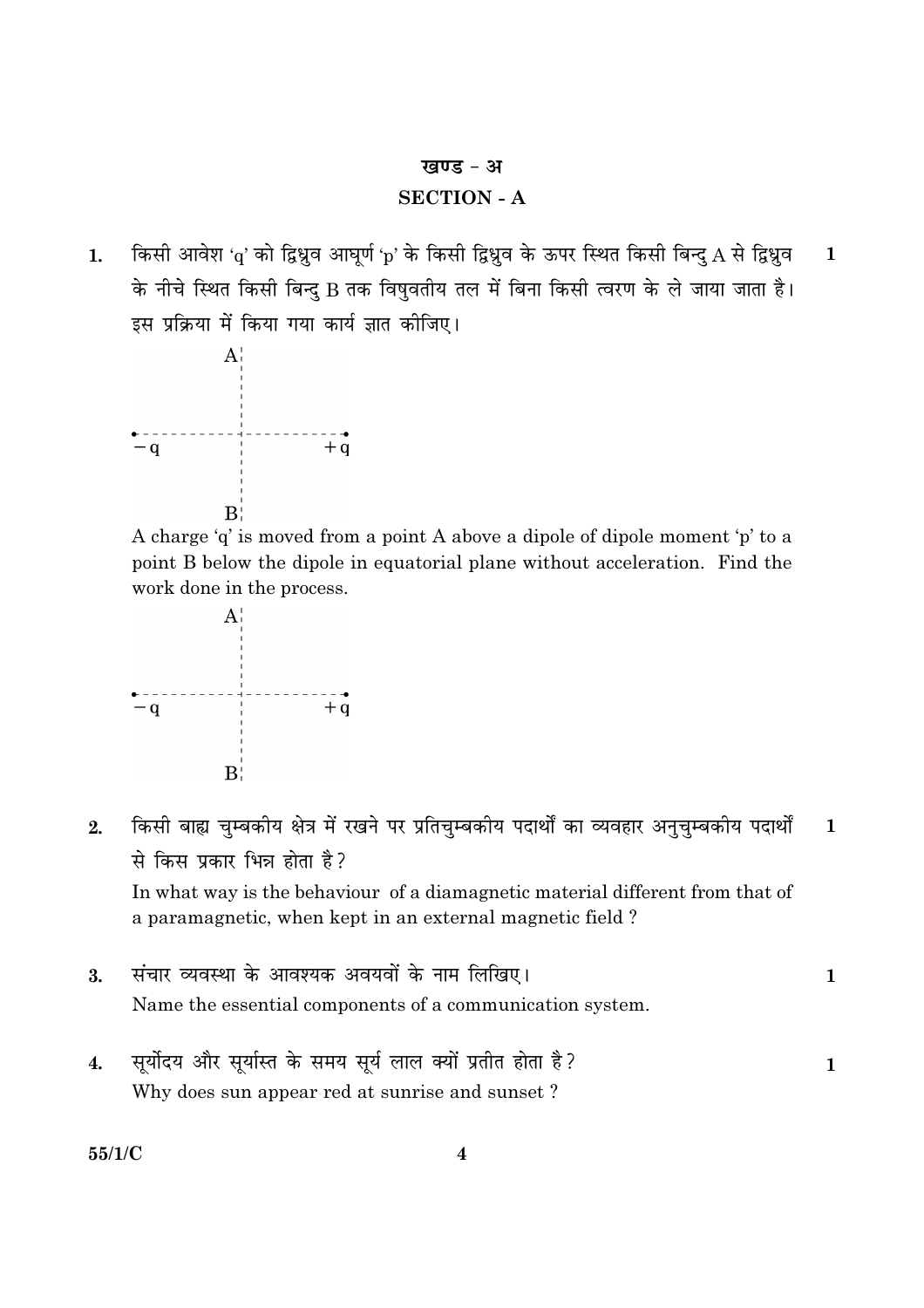तीन सर्वसम सेलों के श्रेणी संयोजन के सिरों पर वोल्टता और धारा के बीच विचरण का ग्राफ  $5<sub>1</sub>$  $\mathbf{1}$ नीचे दिया गया है। प्रत्येक सेल का emf और आन्तरिक प्रतिरोध कितना है?



The plot of the variation of potential difference across a combination of three identical cells in series, versus current is shown below. What is the emf and internal resistance of each cell?



खण्ड - ब **SECTION - B** 

- माडुलन सूचकांक की परिभाषा लिखिए। इसे निम्न क्यों रखा जाता है? बैन्डपास् फ़िल्टर की  $6.$  $\overline{2}$ भमिका क्या है? Define modulation index. Why is it kept low? What is the role of a bandpass filter?
- अपवर्तनांक 1.5 के पदार्थ के बने किसी प्रिज़्म BAC के फलक BA पर कोई किरण PQ  $\boldsymbol{2}$  $7.$ .<br>अभिलम्बवत् आपतन करती हुई अपवर्तित होती है। प्रिज्म में इस किरण का पथ आरेखित कीजिए। प्रिज़्म के किस फलक से यह किरण निर्गत होगी? अपने उत्तर की पुष्टि कीजिए।



 $55/1/C$ 

**P.T.O.**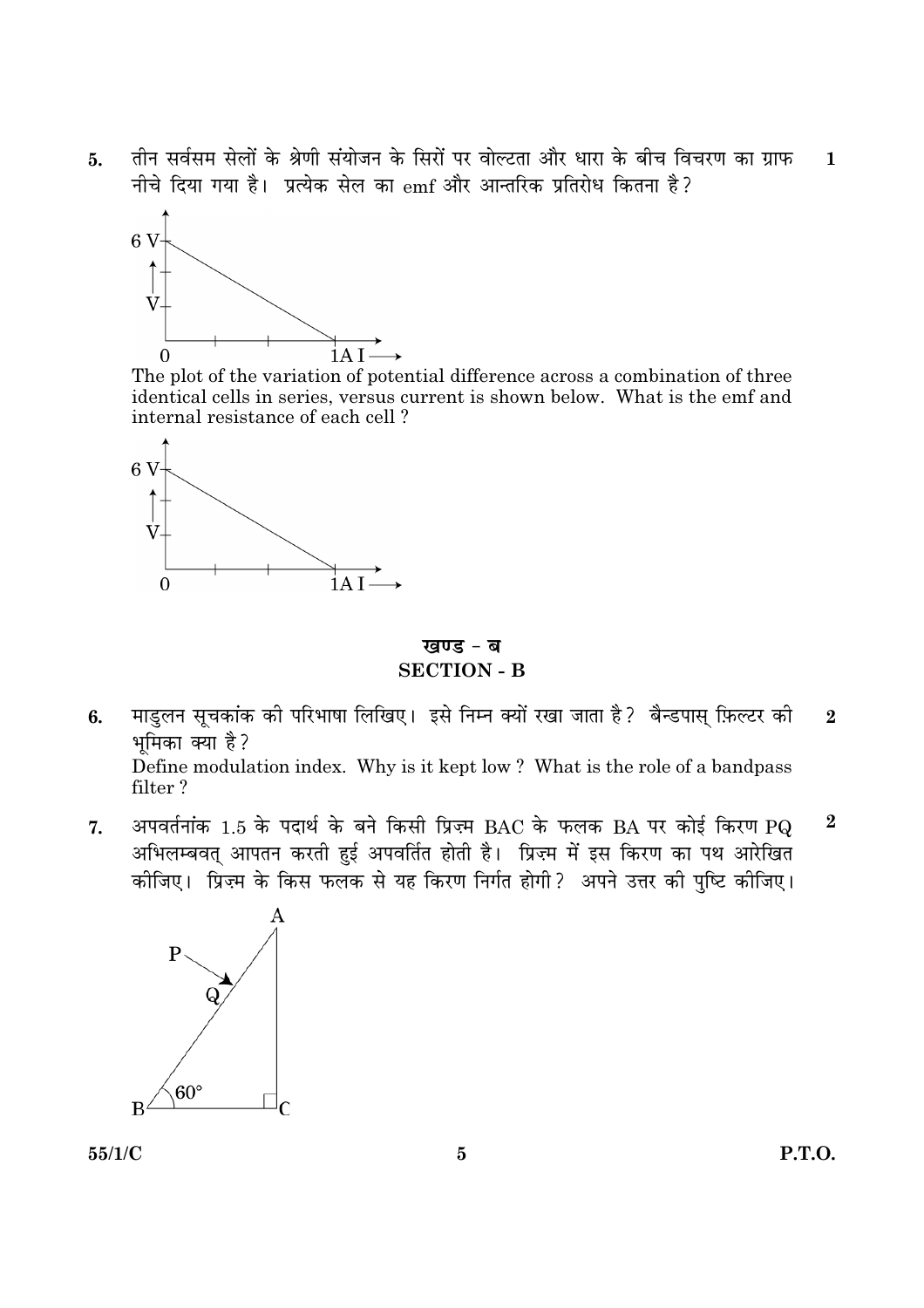A ray PQ incident normally on the refracting face BA is refracted in the prism BAC made of material of refractive index 1.5. Complete the path of ray through the prism. From which face will the ray emerge? Justify your answer.



हाइड़ोजन परमाण की  $n=2$  अवस्था में चक्कर लगाने वाले इलेक्ट्रॉन की दे ब्राग्ली तरंगदैर्घ्य 8.  $\overline{2}$ परिकलित कोजिए।

Calculate the de-Broglie wavelength of the electron orbitting in the  $n=2$  state of hydrogen atom.

आयनन ऊर्जा की परिभाषा लिखिए। 9.

> यदि हाइड़ोजन परमाणु के इलेक्ट्रॉन को इससे 200 गुने द्रव्यमान के किसी कण, जिस पर आवेश की मात्रा समान है, से प्रतिस्थापित कर दिया जाए, तो आयनन ऊर्जा में क्या परिवर्तन होगा?

#### अथवा

बामर श्रेणी में उत्सर्जित स्पेक्ट्रमी रेखाओं की लघुतम तरंगदैर्घ्य परिकलित कीजिए।

[ दिया है, रिडबर्ग नियतांक,  $R = 10^7$  m $^{-1}$ ]

Define ionization energy.

How would the ionization energy change when electron in hydrogen atom is replaced by a particle of mass 200 times that of the electron but having the same charge?

#### **OR**

Calculate the shortest wavelength of the spectral lines emitted in Balmer series. [Given Rydberg constant,  $R = 10^7$  m<sup>-1</sup>]

 $55/1/C$ 

 $\overline{2}$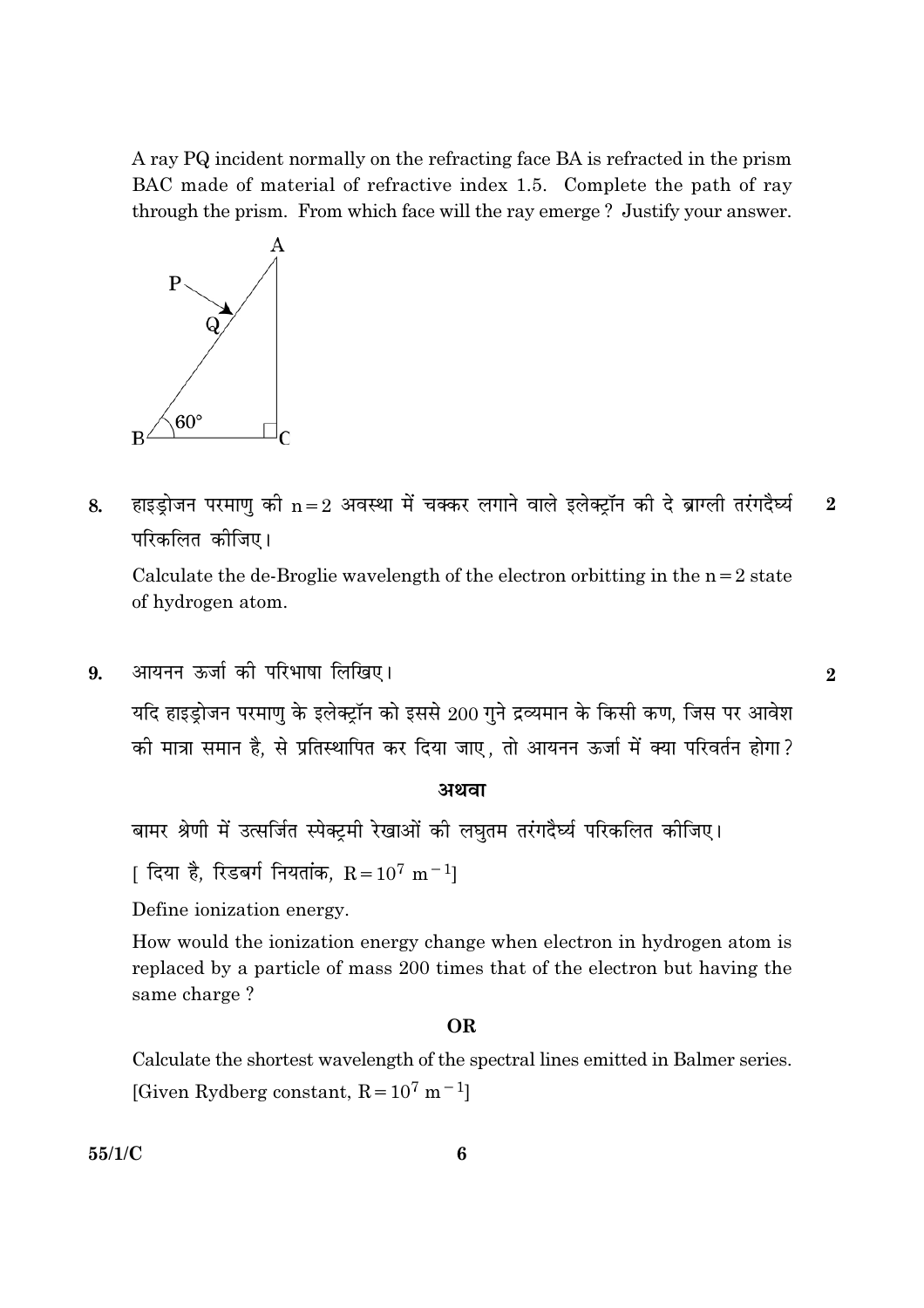- 10. आरेख में दर्शाए अनुसार  $12V$  emf और  $2\ \Omega$  आन्तरिक प्रतिरोध की कोई बैटरी 4  $\Omega$  प्रतिरोधक  $\boldsymbol{2}$ से संयोजित है।
	- यह दर्शाइए कि किसी वोल्टमीटर को बारी-बारी से बैटरी के सिरों से संयोजित करने तथा  $(a)$ प्रतिरोधक के सिरों से संयोजित करने पर समान पाठ्यांक प्राप्त होते हैं।
	- (b) परिपथ में वोल्टता और धारा मापने के लिए वोल्टमीटर को पार्श्व तथा ऐमीटर को श्रेणी क्रम में क्यों संयोजित किया जाता है?



A battery of emf 12V and internal resistance 2  $\Omega$  is connected to a 4  $\Omega$  resistor as shown in the figure.

- $(a)$ Show that a voltmeter when placed across the cell and across the resistor, in turn, gives the same reading.
- To record the voltage and the current in the circuit, why is voltmeter (b) placed in parallel and ammeter in series in the circuit?

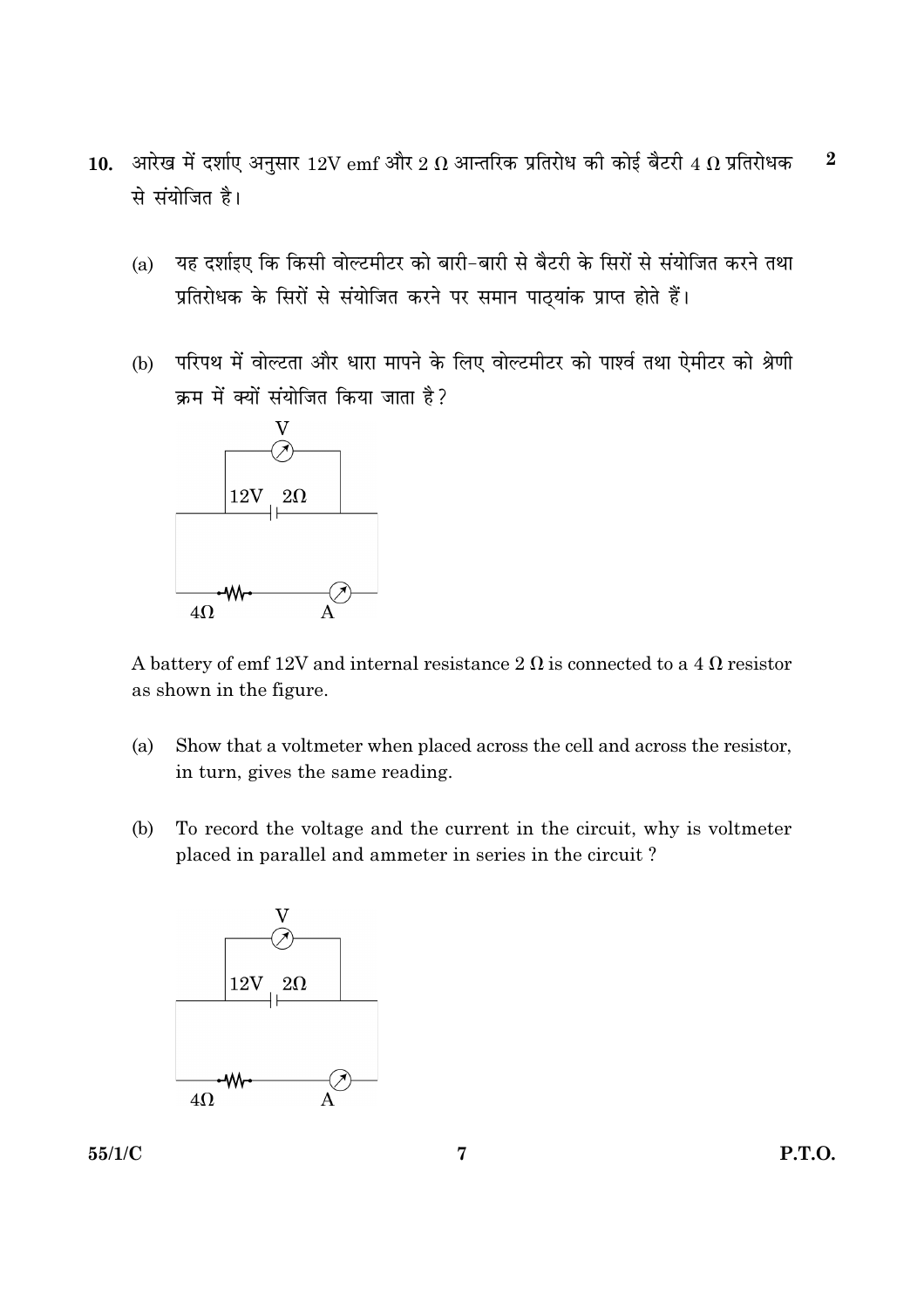#### खण्ड - स

#### **SECTION - C**

- 11. समविभव पृष्ठ की परिभाषा लिखिए। समविभव पृष्ठ के आरेख खींचिए:
	- एकल बिन्द आवेश, तथा  $(i)$
	- Z-दिशा में नियत विद्युत क्षेत्र के प्रकरणों के लिए समविभव पृष्ठ खींचिए। एकल  $(ii)$ आवेश के परित: समविभव पृष्ठ समदूरस्थ क्यों नहीं हैं?
	- (iii) क्या किसी समविभव पष्ठ के स्पर्श रेखीय कोई विद्यत क्षेत्र हो सकता है ? कारण दीजिए।

Define an equipotential surface. Draw equipotential surfaces :

- in the case of a single point charge and  $(i)$
- in a constant electric field in Z-direction.  $(ii)$

Why the equipotential surfaces about a single charge are not equidistant?

- (iii) Can electric field exist tangential to an equipotential surface? Give reason.
- मेलस का नियम लिखिए। 12.  $(i)$ 
	- ध्रुवक और विश्लेषक के बीच कोण (0) के साथ विश्लेषक से पारगमित प्रकाश की  $(ii)$ तीव्रता (I) का विचरण दर्शाने के लिए ग्राफ खींचिए।
	- (iii) ध्रवण-कोण 60° के किसी माध्यम का अपवर्तनांक कितना होता है?
	- State law of Malus.  $(i)$
	- $(ii)$ Draw a graph showing the variation of intensity (I) of polarised light transmitted by an analyser with angle  $(\theta)$  between polariser and analyser.
	- (iii) What is the value of refractive index of a medium of polarising angle  $60^\circ$  ?

 $55/1/C$ 

 $\mathbf{3}$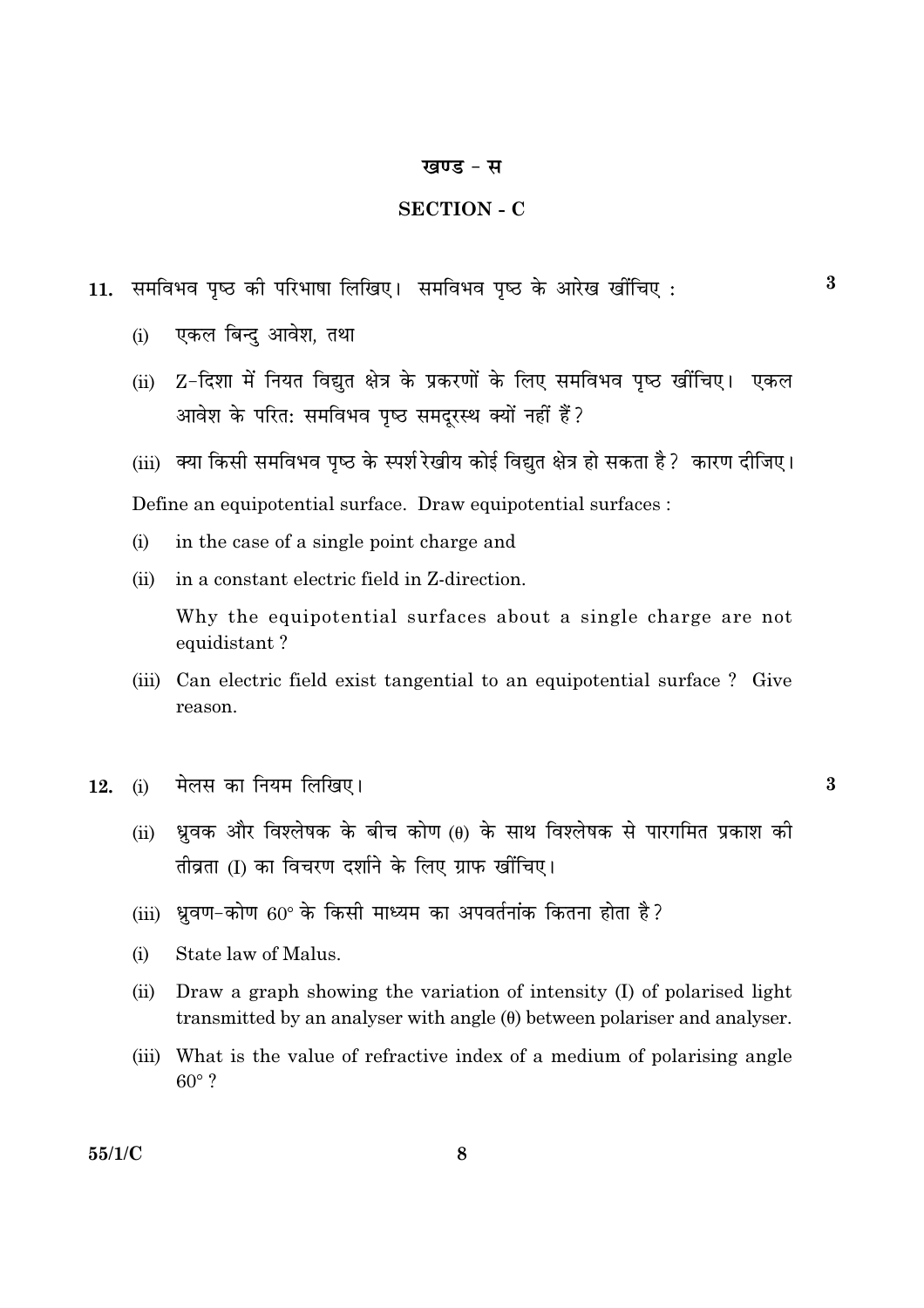- 13. देहली आवृत्तियों  $v_A > v_B$  के दो प्रकाश सुग्राही पदार्थों A और B के आपतित विकिरणों की  $\bf{3}$ तीव्रता के साथ निरोधी विभव के विचरण को दर्शाने के लिए ग्राफ खींचिए।
	- किस प्रकरण में निरोधी विभव अधिक है और क्यों?  $(i)$
	- क्या ग्राफ की प्रवणता उपयोग किए गए पदार्थ की प्रकृति पर निर्भर करती है? व्याख्या  $(ii)$ कोजिए।

Sketch the graphs showing variation of stopping potential with frequency of incident radiations for two photosensitive materials A and B having threshold frequencies  $v_A > v_B$ .

- In which case is the stopping potential more and why?  $(i)$
- Does the slope of the graph depend on the nature of the material used?  $(ii)$ Explain.
- किसी रेडियोएक्टिव नाभिक द्वारा  $B^+$  उत्सर्जन में सम्मिलित नाभिकीय मल प्रक्रिया को  $\boldsymbol{3}$  $(a)$ 14. प्रतीकात्मक रूप में लिखिए।
	- नीचे दी गयी अभिक्रियाओं में  $(b)$

(i) 
$$
{}_{6}^{11}C \longrightarrow {}_{y}^{z}B + x + \nu
$$

(ii)  ${}^{12}_{6}C + {}^{12}_{6}C \longrightarrow {}^{20}_{8}Ne + {}^{c}_{b}He$ 

$$
k, y, और ९ तथा a, b और ८ के मान ज्ञात कोजिए ।
$$

- Write the basic nuclear process involved in the emission of  $\beta^+$  in a  $(a)$ symbolic form, by a radioactive nucleus.
- In the reactions given below: (b)
	- $\frac{11}{6}C \rightarrow \frac{z}{y}B + x + \nu$  $(i)$

(ii)  ${}^{12}_{6}C + {}^{12}_{6}C \rightarrow {}^{20}_{8}Ne + {}^{c}_{b}He$ 

Find the values of x, y, and z and a, b and c.

- मक्त इलेक्टॉनों के अपवाह वेग के लिए व्यंजक व्यत्पन्न कोजिए।  $15.$  $(i)$ 
	- (ii) किसी धात्विक चालक में इलेक्टॉनों का अपवाह वेग ताप में वद्धि के साथ किस प्रकार परिवर्तित होता है? व्याख्या कीजिए।
	- Derive an expression for drift velocity of free electrons.  $(i)$
	- $(ii)$ How does drift velocity of electrons in a metallic conductor vary with increase in temperature? Explain.

 $\bf{3}$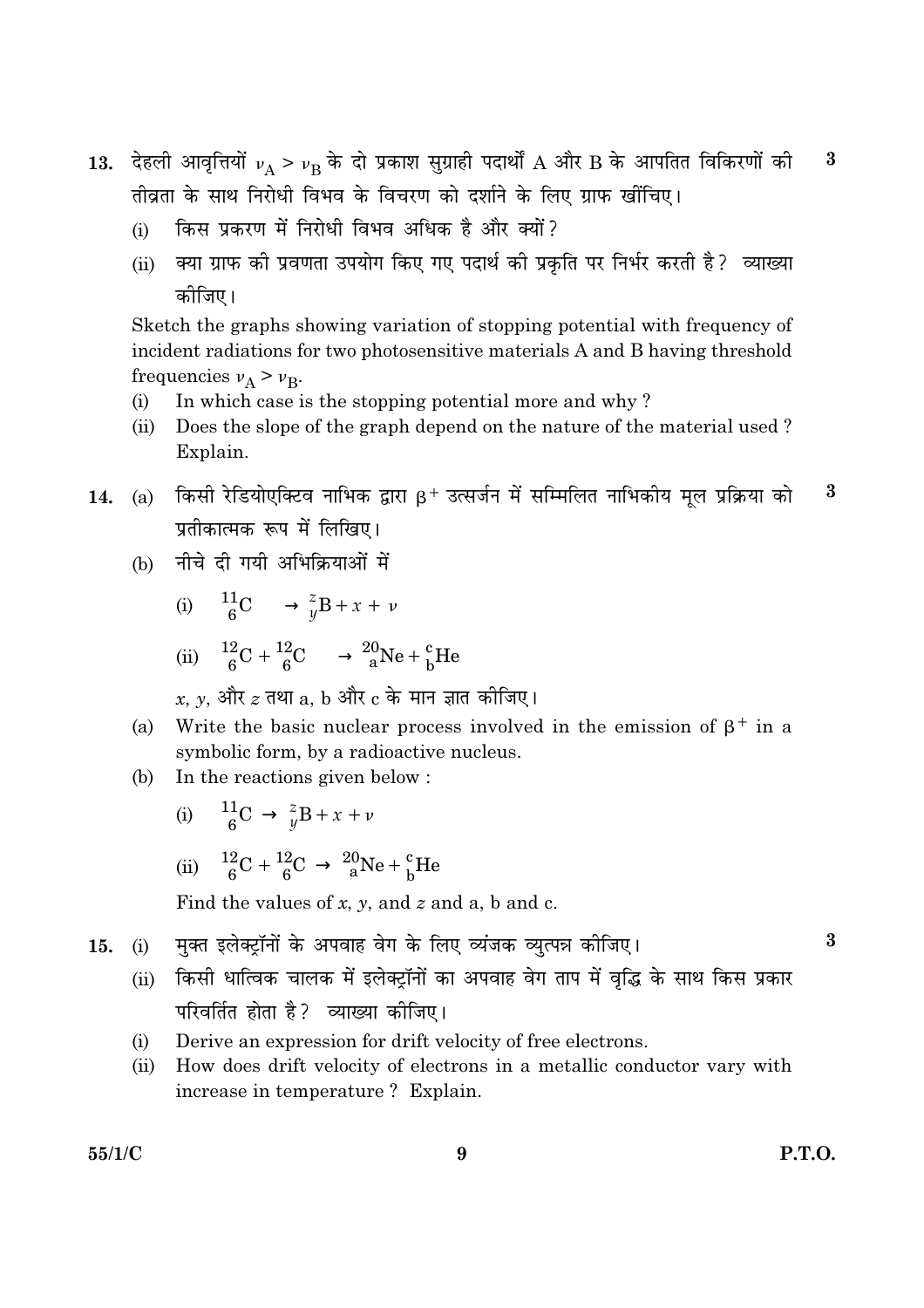- जब किसी आदर्श प्रेरक को किसी AC स्रोत से संयोजित किया जाता है. तो यह दर्शाइए  $\bf{3}$ 16.  $(i)$ कि स्रोत द्वारा पूरे चक्र में प्रदान की गयी औसत शक्ति शून्य होती है।
	- कोई लैम्प किसी परिवर्ती प्रेरक तथा AC स्रोत के साथ श्रेणी में संयोजित है। यदि कुन्जी  $(ii)$ को बन्द करके प्रेरक की गहिका में कोई लोहे की छड धंसा दी जाए. तो लैम्प की चमक का क्या होगा? व्याख्या कीजिए।



- When an AC source is connected to an ideal inductor show that the  $(i)$ average power supplied by the source over a complete cycle is zero.
- A lamp is connected in series with an inductor and an AC source. What  $(ii)$ happens to the brightness of the lamp when the key is plugged in and an iron rod is inserted inside the inductor? Explain.



- आरेख की सहायता से किसी pn संधि में ह्रासी क्षेत्र और रोधिका विभव विकसित होने 3 17.  $(i)$ को व्याख्या कोजिए।
	- अर्ध तरंग दिष्टकारी का परिपथ खींचकर इसकी क्रिया विधि की व्याख्या कीजिए।  $(ii)$
	- Explain with the help of a diagram the formation of depletion region and  $(i)$ barrier potential in a pn junction.
	- Draw the circuit diagram of a half wave rectifier and explain its working.  $(ii)$
- कुछ MHz से 30 MHz आवृत्ति परिसर की लघु तरंग प्रसरण सेवाएं संचार की किस 18.  $(i)$  $\mathbf{3}$ विधा का उपयोग करती हैं? आरेख द्वारा व्याख्या कीजिए कि इस विधा द्वारा लम्बी दुरियों के संचार को किस प्रकार संपादित किया जाता है?
	- इस विधा में उपयोग होने वाली तरंगों की आवृत्ति की उपरि सीमा क्यों होती है?  $(ii)$
	- $(i)$ Which mode of propagation is used by shortwave broadcast services having frequency range from a few MHz upto 30 MHz ? Explain diagrammatically how long distance communication can be achieved by this mode.
	- Why is there an upper limit to frequency of waves used in this mode?  $(ii)$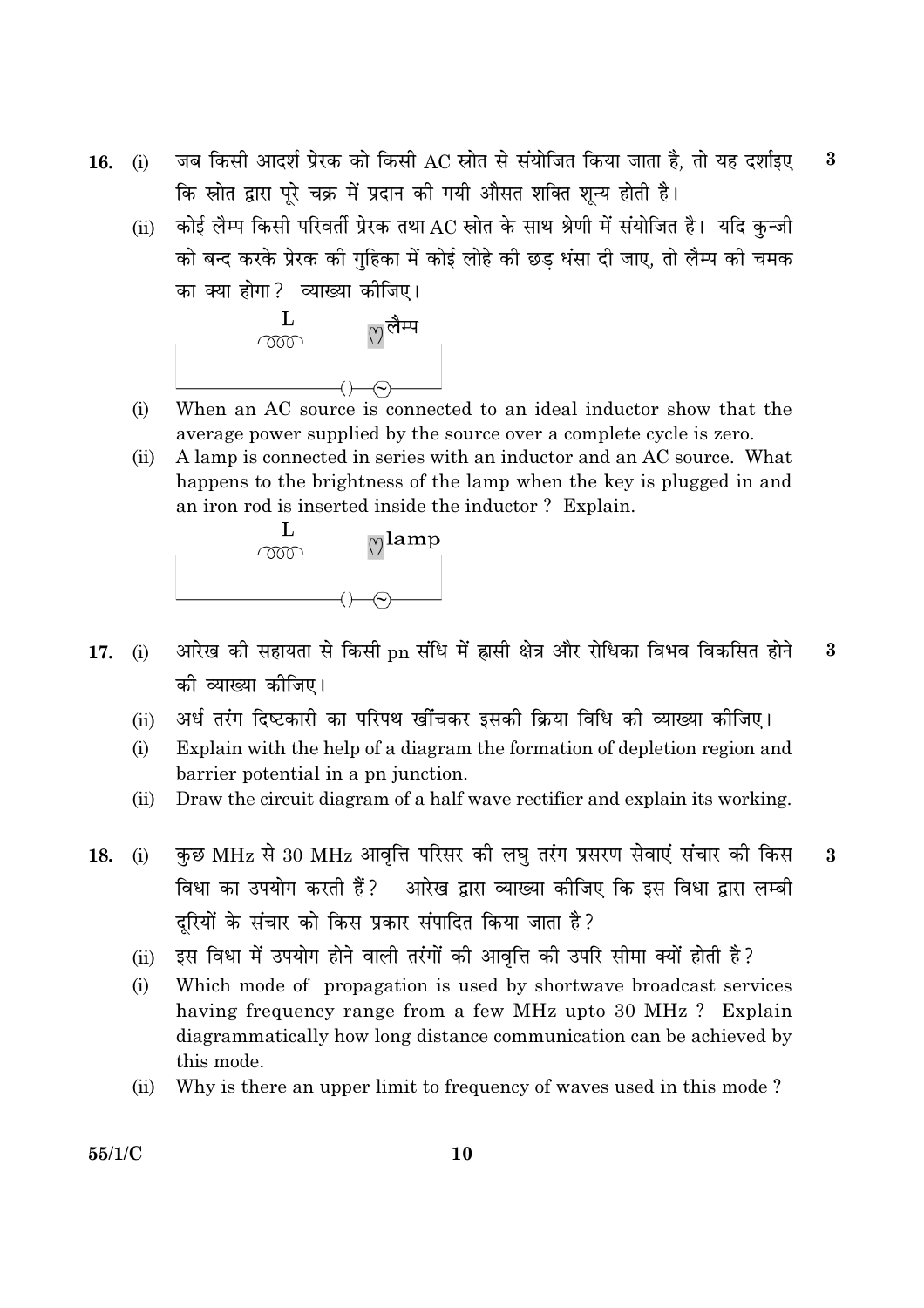- वैद्युत चुम्बकीय स्पेक्ट्रम के उस भाग को पहचानिए: 19.  $(i)$ 
	- जो वाययान चालन में रेडार प्रणाली के लिए उपयक्त होता है।  $(a)$
	- (b) उच्च चाल के इलेक्टॉनों द्वारा किसी धात के लक्ष्य पर बमबारी द्वारा उत्पन्न होता है।
	- किसी संधारित्र को आवेशित अथवा अनावेशित करते समय गैल्वेनोमीटर क्षणिक विक्षेप  $(ii)$ क्यों दर्शाता है? इस प्रेक्षण की व्याख्या के लिए आवश्यक व्यंजक लिखिए।
	- Identify the part of the electromagnetic spectrum which is:  $(i)$ 
		- $(a)$ suitable for radar system used in aircraft navigation,
		- produced by bombarding a metal target by high speed electrons. (b)
	- Why does a galvanometer show a momentary deflection at the time of  $(ii)$ charging or discharging a capacitor? Write the necessary expression to explain this observation.
- 20. किसी CE-ट्रान्जिस्टर प्रवर्धक के लिए 2 k $\Omega$  संग्राहक प्रतिरोध के सिरों पर शृव्य सिग्नल  $\boldsymbol{3}$ वोल्टता 2 V है। मान लीजिए ट्रांजिस्टर का धारा प्रवर्धन गुणांक 100 है, यदि आधार प्रतिरोध  $1~\mathrm{k}\Omega$  है, तो निवेशी सिग्नल वोल्टता और आधार धारा ज्ञात कीजिए। For a CE-transistor amplifier, the audio signal voltage across the collector resistance of 2 k $\Omega$  is 2 V. Suppose the current amplification factor of the transistor is 100, find the input signal voltage and base current, if the base resistance is  $1 kQ$ .
- 21. तरंगाग्र शब्द की परिभाषा और हाइगेन्स सिद्धान्त लिखिए। किसी पतले उत्तल लेंस पर आपतित समतल तरंगाग्र पर विचार कीजिए। निर्गत तरंगाग्र की आवृत्ति दर्शाते हुए यह दर्शाने के लिए उपयुक्त आरेख खींचिए कि यह आपतित तरंगाग्र किस प्रकार लेंस में गमन करता है और अपवर्तन के पश्चात लेंस के फोकस बिन्दु पर फोकसित हो जाता है ?

#### अथवा

कारण देते हुए निम्नलिखित की व्याख्या कीजिए:

जब एकवर्णी प्रकाश दो माध्यमों को पृथक करने वाले किसी पृष्ठ पर आपतन करता है,  $(i)$ तो परावर्तित और अपवर्तित दोनों ही प्रकाशों की आवत्ति आपतित प्रकाश की आवत्ति के बराबर होती है।

 $\boldsymbol{3}$ 

 $\bf{3}$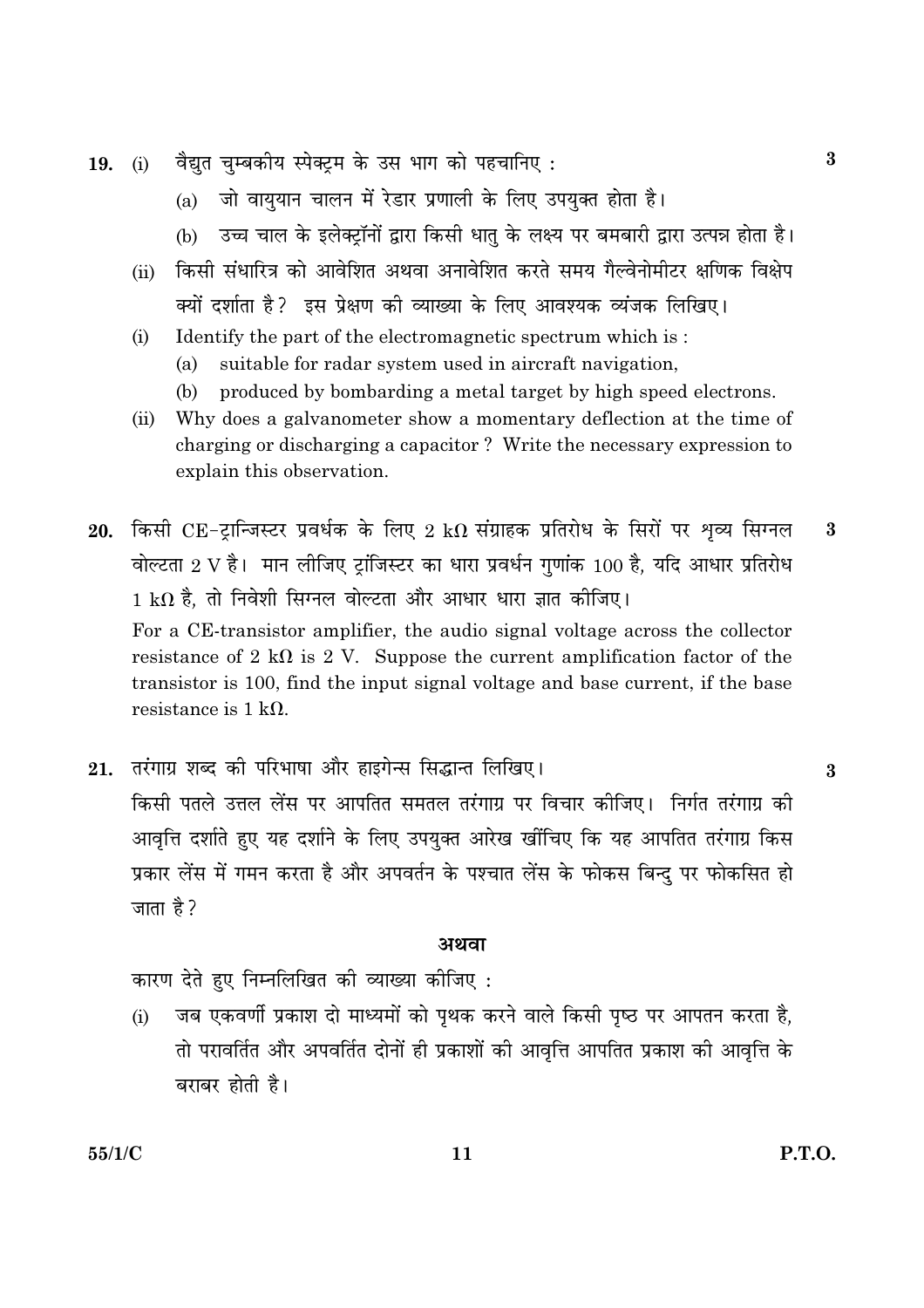- जब प्रकाश किसी विरल माध्यम से किसी सघन माध्यम में गमन करता है. तो प्रकाश की  $(ii)$ चाल घट जाती है। क्या चाल में कमी का यह अर्थ है कि तरंग द्वारा वहन की जाने वाली <u>रुर्जा घट गयी है ?</u>
- (iii) प्रकाश के तरंग चित्रण में प्रकाश की तीव्रता तरंग के आयाम के वर्ग द्रारा निर्धारित होती है। प्रकाश के फोटॉन चित्रण में तीवता कौन निर्धारित करता है?

Define the term wave front. State Huygen's principle.

Consider a plane wave front incident on a thin convex lens. Draw a proper diagram to show how the incident wave front traverses through the lens and after refraction focusses on the focal point of the lens, giving the shape of the emergent wave front.

#### OR.

Explain the following, giving reasons:

- $(i)$ When monochromatic light is incident on a surface separating two media, the reflected and refracted light both have the same frequency as the incident frequency.
- When light travels from a rarer to a denser medium, the speed decreases.  $(ii)$ Does this decrease in speed imply a reduction in the energy carried by the wave?
- (iii) In the wave picture of light, intensity of light is determined by the square of the amplitude of the wave. What determines the intensity in the photon picture of light?
- 22. बायो-सावर्ट नियम का उपयोग करके R त्रिज्या के धारावाही पाश के अक्ष पर चम्बकीय क्षेत्र  $\overline{3}$ के लिए व्यंजक व्युत्पन्न कीजिए। किसी वृत्ताकार तार, जिससे धारा I प्रवाहित हो रही है, के कारण चुम्बकीय क्षेत्र रेखाएं खींचिए।

Use Biot-Savart law to derive the expression for the magnetic field on the axis of a current carrying circular loop of radius R.

Draw the magnetic field lines due to a circular wire carrying current I.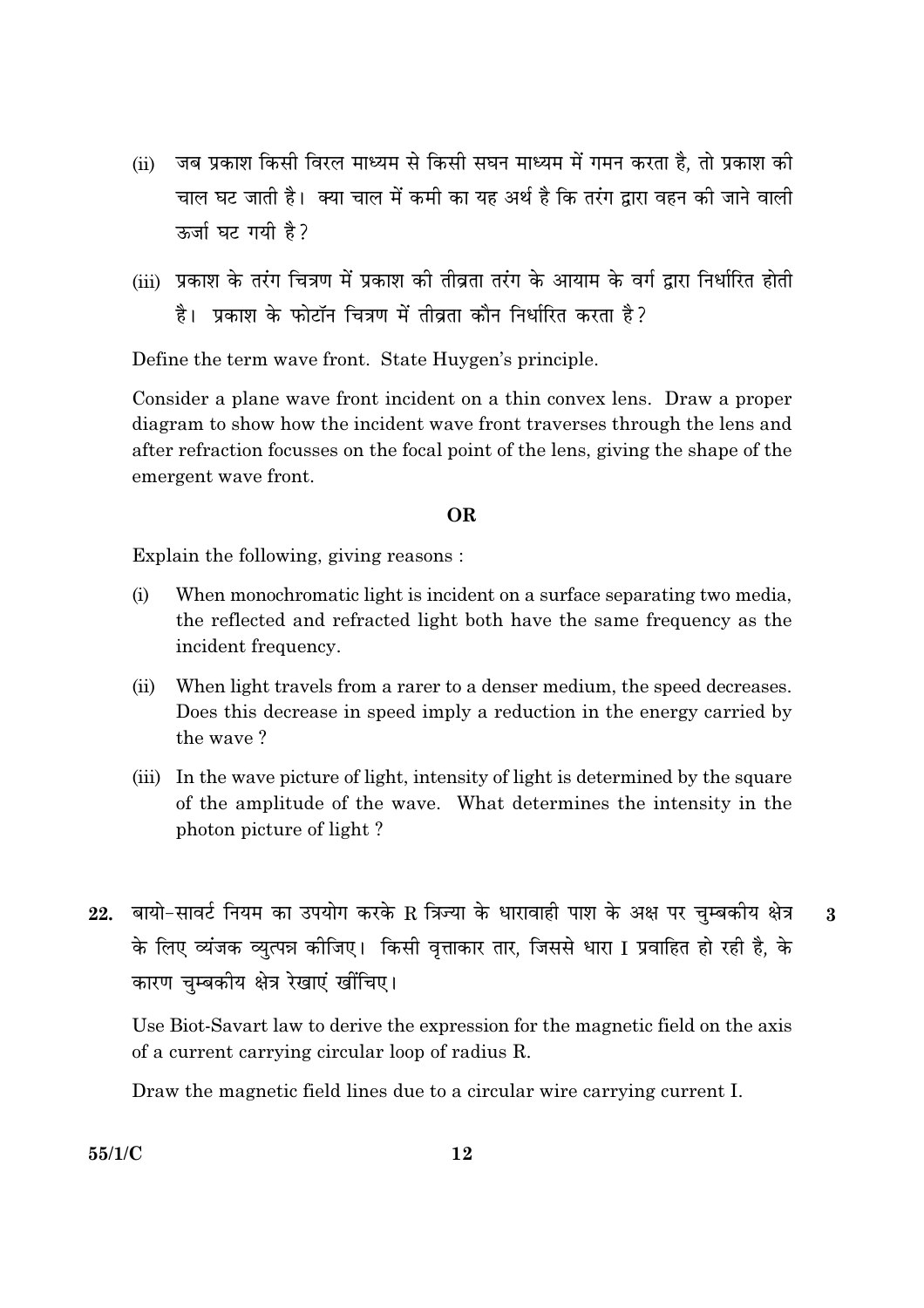#### खण्ड - द

#### **SECTION - D**

राम अपने गाँव के निकट के एक स्कुल में कक्षा X का छात्र है। उसके चाचा जी ने उसे एक 23.  $\overline{\mathbf{4}}$ साइकिल उपहार में दी जिसमें डायनमो लगा था। वह इस साइकिल को पाकर अत्यन्त उत्तेजित था। रात्रि के समय साइकिल चलाते समय वह बल्ब जलाकर सडक की वस्तओं को देख सकता था। परन्तु उसे इस युक्ति की क्रियाविधि का ज्ञान नहीं था। उसने इस बारे में अपने शिक्षक महोदय से पूछा। शिक्षक महोदय ने इसे डायनमो की क्रियाविधि को समस्त कक्षा को समझाने का एक अच्छा अवसर माना।

नीचे दिए गए प्रश्नों का उत्तर दीजिए :

- डायनमो को क्रियाविधि का सिद्धान्त लिखिए।  $(a)$
- राम और उसके शिक्षक महोदय द्वारा दर्शाए गए प्रत्येक के दो-दो मुल्यों का उल्लेख  $(b)$ कोजिए।

Ram is a student of class X in a village school. His uncle gifted him a bicycle with a dynamo fitted in it. He was very excited to get it. While cycling during night, he could light the bulb and see the objects on the road. He, however, did not know how this device works. He asked this question to his teacher. The teacher considered it an opportunity to explain the working to the whole class.

Answer the following questions:

- $(a)$ State the principle and working of a dynamo.
- (b) Write two values each displayed by Ram and his school teacher.

## खण्ड - य **SECTION - E**

- अपचायी ट्रांसफॉर्मर का नामांकित आरेख खींचिए। इसकी क्रिया विधि के सिद्धान्त का  $\bf{5}$ 24.  $(i)$ उल्लेख कीजिए।
	- वोल्टताओं को फेरा-अनुपात में व्यक्त कीजिए।  $(ii)$
	- (iii) किसी आदर्श ट्रांसफॉर्मर के लिए फेरा-अनुपात के पदों में प्राथमिक और द्वितीयक धाराओं का अनपात ज्ञात कीजिए।
	- (iv) 220 V आपूर्ति से किसी ट्रांसफॉर्मर की प्राथमिक कण्डली द्वारा उस समय कितनी धारा ली जाती है, जब यह  $110 V - 550 W$  के किसी रेफ़रीजरेटर को शक्ति प्रदान करता है?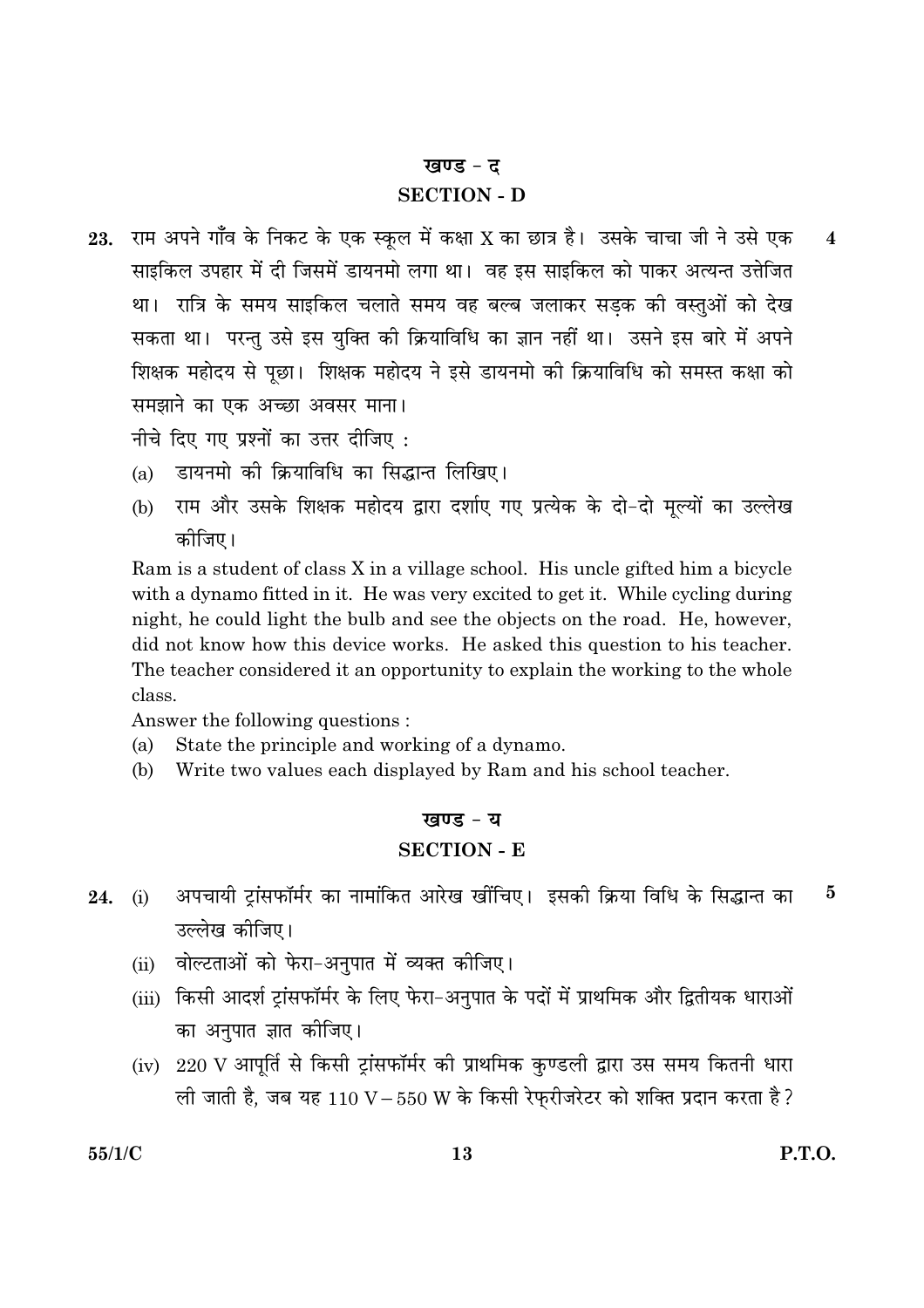#### अथवा

- एक दूसरे के निकट स्थित दो सोलेनॉयडों के अन्योन्य प्रेरकत्व से क्या तात्पर्य है? इसकी  $(a)$ व्याख्या कीजिए।  $r_1$  तथा  $r_2$  ( $r_1 < r_2$ ) त्रिज्याओं की दो सकेन्द्री वृत्ताकार कुण्डलियों पर विचार कोजिए जो समाक्ष स्थित हैं तथा जिनके केन्द्र संपाती हैं। इस व्यवस्था के लिए अन्योन्य प्रेरकत्व के लिए व्यंजक प्राप्त कीजिए।
- क्षेत्रफल A और फेरों की संख्या N की कोई आयताकार कुण्डली किसी एकसमान चुम्बकीय (b) क्षेत्र B, जो कुण्डली के अभिलम्बवत है, में 'f' चक्कर प्रति सेकण्ड से घूर्णन करायी जाती है। यह सिद्ध कीजिए कि कण्डली में प्रेरित अधिकतम  $emf$  का मान 2  $\pi f$ NBA है।
- Draw a labelled diagram of a step-down transformer. State the principle  $(i)$ of its working.
- Express the turn ratio in terms of voltages.  $(ii)$
- (iii) Find the ratio of primary and secondary currents in terms of turn ratio in an ideal transformer.
- (iv) How much current is drawn by the primary of a transformer connected to 220 V supply when it delivers power to a 110 V – 550 W refrigerator?

#### **OR**

- $(a)$ Explain the meaning of the term mutual inductance. Consider two concentric circular coils, one of radius  $r_1$  and the other of radius  $r_2$  $(r_1 \le r_2)$  placed coaxially with centres coinciding with each other. Obtain the expression for the mutual inductance of the arrangement.
- A rectangular coil of area A, having number of turns N is rotated at 'f' (b) revolutions per second in a uniform magnetic field B, the field being perpendicular to the coil. Prove that the maximum emf induced in the coil is  $2 \pi f$  NBA.
- उत्तल गोलीय पृष्ठ पर अपवर्तन के लिए  $n_1$  तथा  $n_2$  के अपवर्तनांक तथा R वक्रता त्रिज्या  $\overline{5}$  $25.$  (i) के गोलीय पृष्ठ के बीच सम्बन्ध के लिए सुत्र व्युत्पन्न कीजिए। यह मानते हुए कि बिम्ब बिन्दुकित है और n, अपवर्तनांक के विरल माध्यम में मुख्य अक्ष पर स्थित है तथा वास्तविक प्रतिबिम्ब  $n_2$  अपवर्तनांक के सघन माध्यम में बनता है, लेंस मेकर सूत्र व्युत्पन्न कोजिए।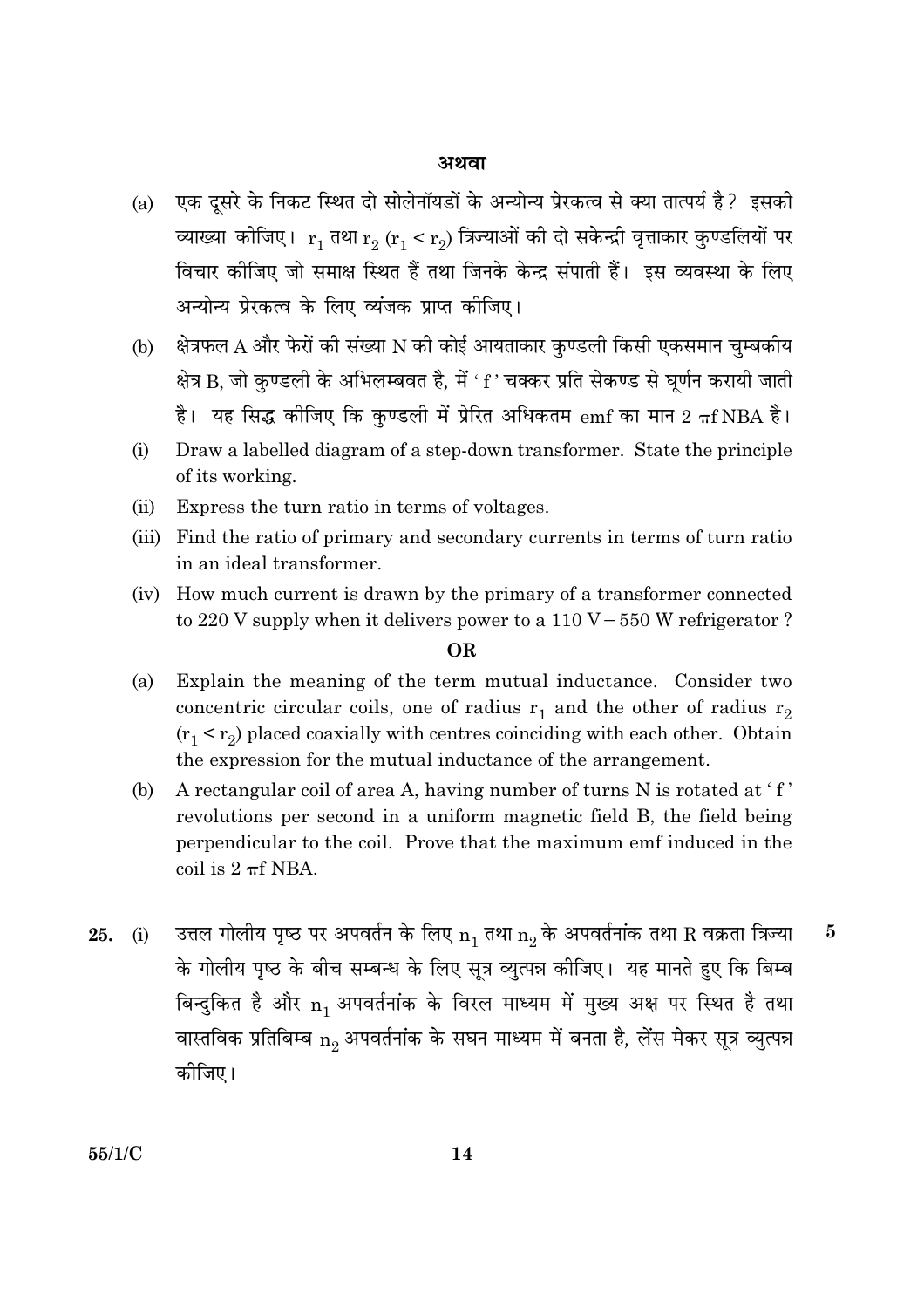वायु में स्थित किसी बिन्दुकित बिम्ब से प्रकाश 20 cm वक्रता त्रिज्या और 1.5 अपवर्तनांक  $(ii)$ के किसी उत्तल गोलीय लेंस पर आपतन करता है। कांच के पृष्ठ से प्रकाश स्रोत की दूरी 100 cm है। प्रतिबिम्ब की स्थिति ज्ञात कीजिए।

#### अथवा

- सामान्य समायोजन में किसी खगोलीय दूरदर्शक द्वारा वास्तविक प्रतिबिम्ब प्राप्त करने के  $(a)$ लिए नामांकित किरण आरेख खींचिए। इसकी आवर्धन क्षमता की परिभाषा लिखिए।
- आपको 0.5 D. 4 D और 10 D के तीन लेंस दरदर्शक बनाने के लिए दिए गए हैं।  $(b)$ 
	- इनमें से किन लेंसों का उपयोग अभिदृश्यक और नेत्रिका के लिए किया जाना  $(i)$ चाहिए? अपने उत्तर की पुष्टि के लिए कारण दीजिए।
	- अभिदुश्यक के लिए बड़े द्वारक को प्रायिकता क्यों दी जाती है?  $(ii)$
- Derive the mathematical relation between refractive indices  $n_1$  and  $n_2$  $(i)$ of two radii and radius of curvature R for refraction at a convex spherical surface. Consider the object to be a point since lying on the principle axis in rarer medium of refractive index  $n_1$  and a real image formed in the denser medium of refractive index  $n_2$ . Hence, derive lens maker's formula.
- Light from a point source in air falls on a convex spherical glass surface  $(ii)$ of refractive index 1.5 and radius of curvature 20 cm. The distance of light source from the glass surface is 100 cm. At what position is the image formed?

#### **OR**

- (a) Draw a labelled ray diagram to obtain the real image formed by an astronomical telescope in normal adjustment position. Define its magnifying power.
- You are given three lenses of power 0.5 D, 4 D and 10 D to design a (b) telescope.
	- Which lenses should he used as objective and eyepiece? Justify  $(i)$ your answer.
	- Why is the aperture of the objective preferred to be large?  $(ii)$